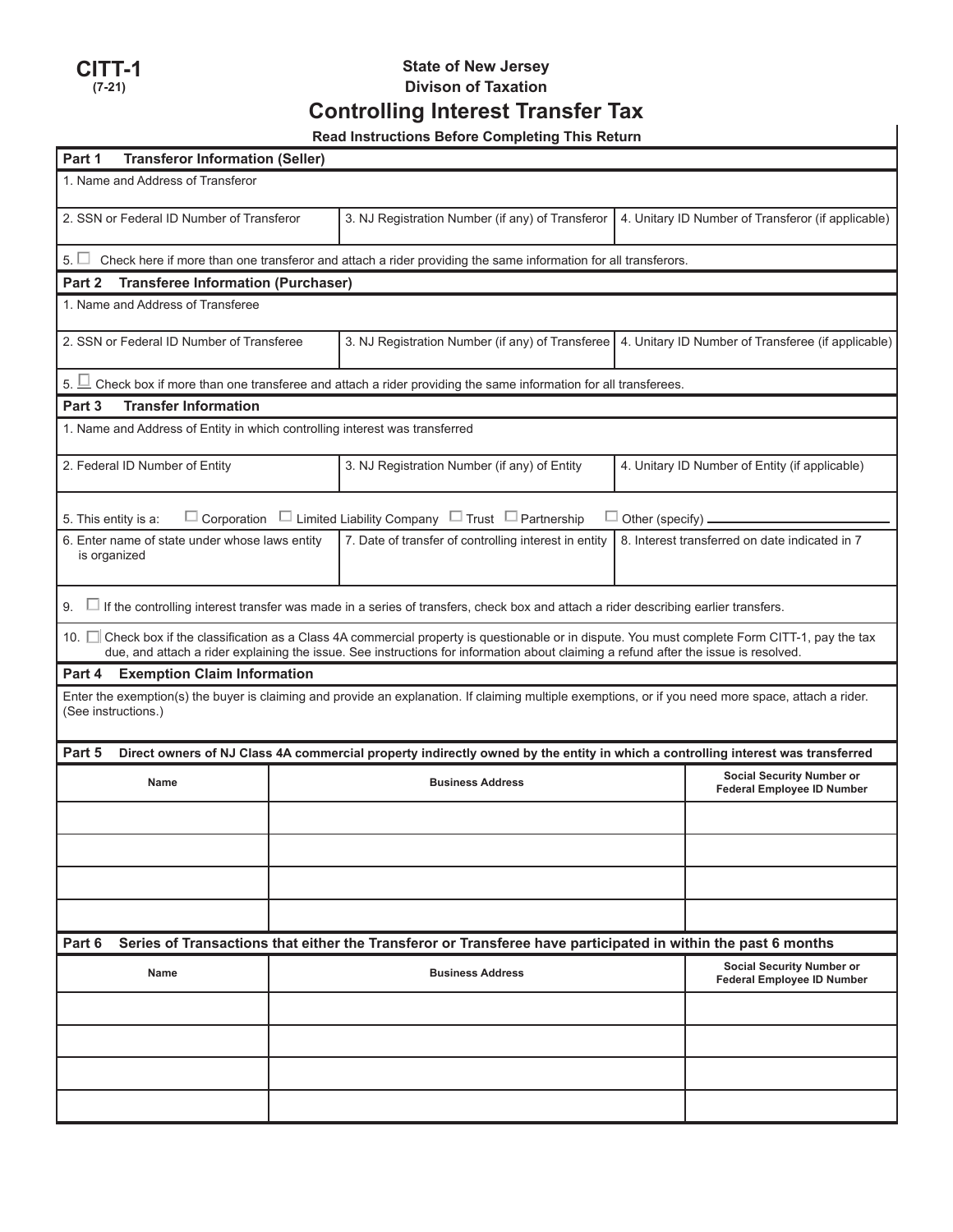| <b>Name of Transferor</b>                                                                                                                                                                                                                                                                                                                                                                                                                                                                                  |                                         |                                                                                                   |                                         |                                              | <b>Transferor's Tax ID Number</b> |  | Date of Transfer |                    |                            |                                                                                                            |                          |    |
|------------------------------------------------------------------------------------------------------------------------------------------------------------------------------------------------------------------------------------------------------------------------------------------------------------------------------------------------------------------------------------------------------------------------------------------------------------------------------------------------------------|-----------------------------------------|---------------------------------------------------------------------------------------------------|-----------------------------------------|----------------------------------------------|-----------------------------------|--|------------------|--------------------|----------------------------|------------------------------------------------------------------------------------------------------------|--------------------------|----|
| Part 7<br><b>Tax Calculation A</b><br>Use if NJ Class 4A commercial property is owned directly or indirectly by the entity in which a con-<br>trolling interest was transferred                                                                                                                                                                                                                                                                                                                            |                                         |                                                                                                   |                                         |                                              |                                   |  |                  |                    |                            |                                                                                                            |                          |    |
|                                                                                                                                                                                                                                                                                                                                                                                                                                                                                                            |                                         | Location of Real Property                                                                         |                                         |                                              | Town                              |  | Check if         | County/Muni        | Column A                   | Column B                                                                                                   | Tax                      |    |
| 1.                                                                                                                                                                                                                                                                                                                                                                                                                                                                                                         |                                         |                                                                                                   |                                         |                                              |                                   |  | Exempt           | Code               | Consideration              | <b>Tax Rate</b>                                                                                            | (Col. A x Col. B)        |    |
|                                                                                                                                                                                                                                                                                                                                                                                                                                                                                                            | <b>Street Address</b>                   |                                                                                                   |                                         |                                              |                                   |  |                  |                    |                            | 1%                                                                                                         |                          |    |
|                                                                                                                                                                                                                                                                                                                                                                                                                                                                                                            | Owner ID                                |                                                                                                   |                                         |                                              |                                   |  |                  |                    |                            |                                                                                                            |                          |    |
| 2.                                                                                                                                                                                                                                                                                                                                                                                                                                                                                                         | <b>Street Address</b>                   |                                                                                                   |                                         |                                              |                                   |  |                  |                    | 1%                         |                                                                                                            |                          |    |
|                                                                                                                                                                                                                                                                                                                                                                                                                                                                                                            | Owner ID                                |                                                                                                   |                                         |                                              |                                   |  |                  |                    |                            |                                                                                                            |                          |    |
|                                                                                                                                                                                                                                                                                                                                                                                                                                                                                                            | 3.<br><b>Street Address</b><br>Owner ID |                                                                                                   |                                         |                                              |                                   |  |                  |                    |                            | 1%                                                                                                         |                          |    |
|                                                                                                                                                                                                                                                                                                                                                                                                                                                                                                            |                                         |                                                                                                   |                                         |                                              |                                   |  |                  |                    |                            |                                                                                                            |                          |    |
| 4.                                                                                                                                                                                                                                                                                                                                                                                                                                                                                                         | Part 8<br><b>Tax Calculation B</b>      |                                                                                                   |                                         |                                              |                                   |  |                  |                    |                            | Use if NJ Class 4A commercial property is owned directly or indirectly by the entity in which a con-       |                          |    |
|                                                                                                                                                                                                                                                                                                                                                                                                                                                                                                            |                                         |                                                                                                   |                                         |                                              |                                   |  |                  |                    |                            | trolling interest was transferred and the entity also owns an interest in other property, real or personal |                          |    |
|                                                                                                                                                                                                                                                                                                                                                                                                                                                                                                            |                                         |                                                                                                   | Check if                                | County/Muni<br>Code                          | Column A                          |  | Column B         | Column C           | Column D                   | Column E                                                                                                   |                          |    |
|                                                                                                                                                                                                                                                                                                                                                                                                                                                                                                            | Location of Real Property               |                                                                                                   | Exempt                                  |                                              | Assessed<br>Value                 |  | Director's Ratio | Equalized<br>Value | Multiply<br>Column C by 1% | Ownership<br>Percentage                                                                                    | Tax<br>(Col. D x Col. E) |    |
| 1.                                                                                                                                                                                                                                                                                                                                                                                                                                                                                                         | <b>Street Address</b>                   |                                                                                                   |                                         |                                              |                                   |  |                  |                    |                            |                                                                                                            |                          |    |
|                                                                                                                                                                                                                                                                                                                                                                                                                                                                                                            | Town                                    |                                                                                                   |                                         |                                              |                                   |  |                  |                    |                            |                                                                                                            |                          |    |
|                                                                                                                                                                                                                                                                                                                                                                                                                                                                                                            |                                         |                                                                                                   |                                         |                                              |                                   |  |                  |                    |                            |                                                                                                            |                          |    |
|                                                                                                                                                                                                                                                                                                                                                                                                                                                                                                            | Owner ID                                |                                                                                                   |                                         |                                              |                                   |  |                  |                    |                            |                                                                                                            |                          |    |
| 2.                                                                                                                                                                                                                                                                                                                                                                                                                                                                                                         | <b>Street Address</b>                   |                                                                                                   |                                         |                                              |                                   |  |                  |                    |                            |                                                                                                            |                          |    |
|                                                                                                                                                                                                                                                                                                                                                                                                                                                                                                            | Town                                    |                                                                                                   |                                         |                                              |                                   |  |                  |                    |                            |                                                                                                            |                          |    |
|                                                                                                                                                                                                                                                                                                                                                                                                                                                                                                            | Owner ID                                |                                                                                                   |                                         |                                              |                                   |  |                  |                    |                            |                                                                                                            |                          |    |
| 3.                                                                                                                                                                                                                                                                                                                                                                                                                                                                                                         | <b>Street Address</b>                   |                                                                                                   |                                         |                                              |                                   |  |                  |                    |                            |                                                                                                            |                          |    |
|                                                                                                                                                                                                                                                                                                                                                                                                                                                                                                            | Town                                    |                                                                                                   |                                         |                                              |                                   |  |                  |                    |                            |                                                                                                            |                          |    |
|                                                                                                                                                                                                                                                                                                                                                                                                                                                                                                            | Owner ID                                |                                                                                                   |                                         |                                              |                                   |  |                  |                    |                            |                                                                                                            |                          |    |
| 4.                                                                                                                                                                                                                                                                                                                                                                                                                                                                                                         |                                         |                                                                                                   |                                         |                                              |                                   |  |                  |                    |                            |                                                                                                            |                          |    |
|                                                                                                                                                                                                                                                                                                                                                                                                                                                                                                            | Part 9                                  |                                                                                                   |                                         | <b>Computation of Amount due and Payable</b> |                                   |  |                  |                    |                            |                                                                                                            |                          |    |
|                                                                                                                                                                                                                                                                                                                                                                                                                                                                                                            |                                         |                                                                                                   |                                         |                                              |                                   |  |                  |                    | 1.                         |                                                                                                            |                          | 00 |
|                                                                                                                                                                                                                                                                                                                                                                                                                                                                                                            |                                         |                                                                                                   |                                         |                                              |                                   |  |                  | 2.                 |                            |                                                                                                            | 00                       |    |
| 3. Tax due (enter the amount from line 1 or line 2, or the total of both if applicable)                                                                                                                                                                                                                                                                                                                                                                                                                    |                                         |                                                                                                   |                                         |                                              |                                   |  |                  |                    | 3.                         |                                                                                                            |                          | 00 |
|                                                                                                                                                                                                                                                                                                                                                                                                                                                                                                            |                                         |                                                                                                   |                                         |                                              |                                   |  |                  |                    | 4.                         |                                                                                                            |                          | 00 |
| 5.                                                                                                                                                                                                                                                                                                                                                                                                                                                                                                         |                                         |                                                                                                   |                                         |                                              |                                   |  |                  | 00                 |                            |                                                                                                            |                          |    |
| I declare under penalty of law that I have examined this return (including any accompanying schedules and statements), and to the best of<br>my knowledge and belief, it is true, complete, and correct. I understand the penalty for willfully delivering a false return is a fine of not more<br>than \$5,000, or imprisonment for not more than five years, or both. The declaration of a paid preparer other than the taxpayer is based on all<br>information of which the preparer has any knowledge. |                                         |                                                                                                   |                                         |                                              |                                   |  |                  |                    |                            |                                                                                                            |                          |    |
| <b>SIGN HERE</b><br>Keep a copy of<br>this return for                                                                                                                                                                                                                                                                                                                                                                                                                                                      |                                         |                                                                                                   | Signature of Principal Officer<br>Title |                                              |                                   |  |                  | Date               |                            |                                                                                                            |                          |    |
|                                                                                                                                                                                                                                                                                                                                                                                                                                                                                                            |                                         | Print name of Principal Officer                                                                   |                                         |                                              |                                   |  |                  | Phone Number       |                            |                                                                                                            |                          |    |
|                                                                                                                                                                                                                                                                                                                                                                                                                                                                                                            |                                         | I authorize the Division of Taxation to discuss my return and enclosures with my preparer (below) |                                         |                                              |                                   |  |                  |                    |                            |                                                                                                            |                          |    |
|                                                                                                                                                                                                                                                                                                                                                                                                                                                                                                            | your records                            |                                                                                                   |                                         |                                              |                                   |  |                  |                    |                            |                                                                                                            |                          |    |
|                                                                                                                                                                                                                                                                                                                                                                                                                                                                                                            |                                         |                                                                                                   |                                         | Paid Preparer's Signature                    |                                   |  |                  | Date               |                            | Preparer's SSN or PTIN                                                                                     |                          |    |
|                                                                                                                                                                                                                                                                                                                                                                                                                                                                                                            |                                         |                                                                                                   |                                         | Firm's Name and Address                      |                                   |  |                  |                    |                            | <b>FEIN</b>                                                                                                |                          |    |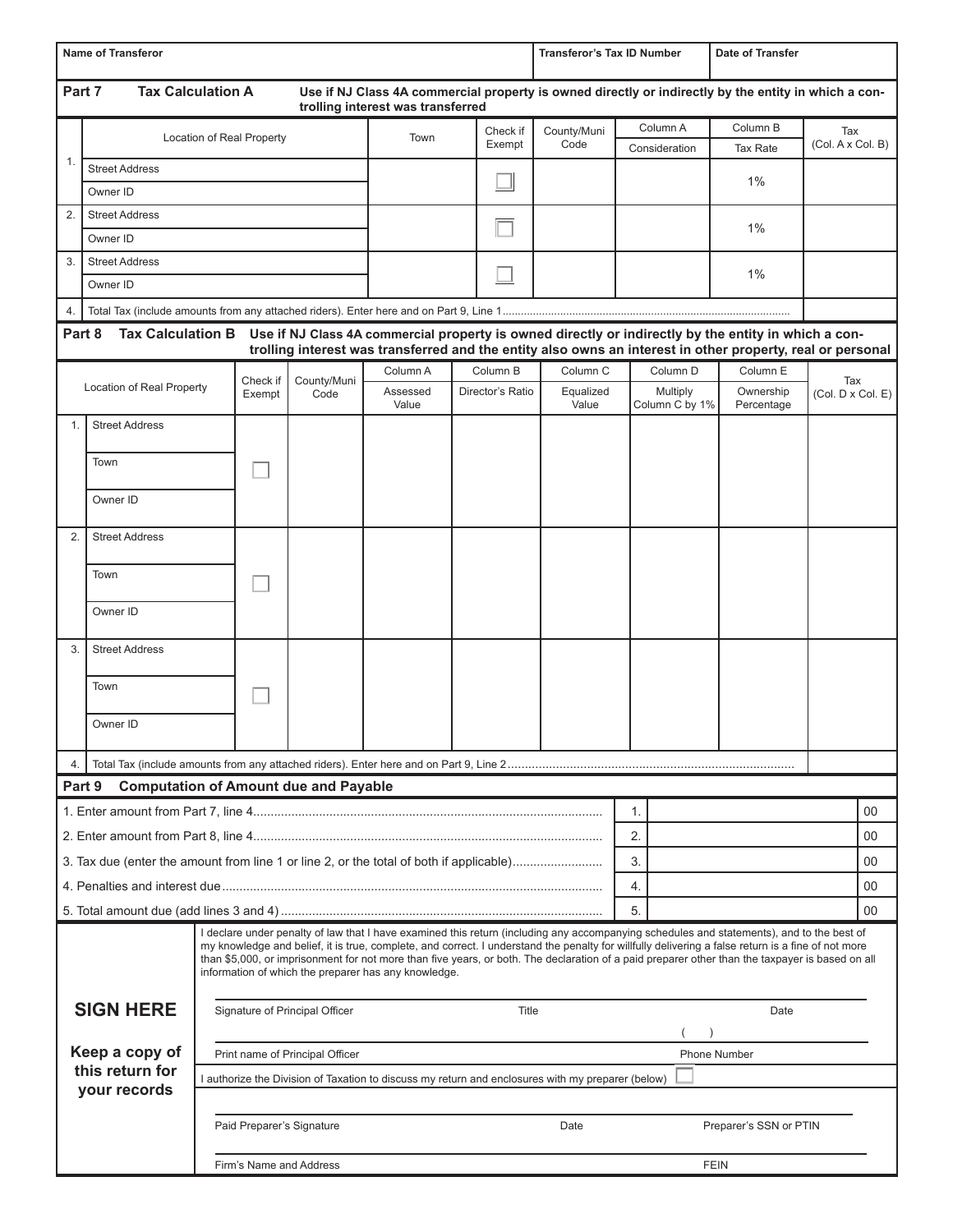# **Controlling Interest Transfer Tax**

The tax is imposed on certain transfers of a controlling interest in an entity possessing Class 4A commercial real property when the consideration is in excess of \$1 million. The tax is paid by the purchaser. See N.J.S.A. 54:15C-1.

The sale or transfer of a controlling interest subject to taxation may occur in one transaction or in a series of transactions. New Jersey considers transactions that occur within six months of each other to be a series of transactions constituting a single sale or transfer, unless the contrary is established to the satisfaction of the Director. One purchaser or a group of purchasers acting in concert may accomplish a sale or transfer subject to tax. Purchasers that are related parties are presumed to be acting in concert, unless the contrary is established to the satisfaction of the Director.

### **Definitions**

"Consideration" means the actual amount of money and the monetary value of any other thing of value constituting the entire compensation paid or to be paid for the transfer including the remaining amount of any prior mortgage to which the transfer is subject or that is to be assumed and agreed to be paid by the purchaser.

"Controlling interest" means, in the case of a corporation, more than 50% of the total combined voting power of all classes of stock of that corporation, and in the case of an entity that is a partnership, association, trust, or other organization, more than 50% of the beneficial ownership of classified real property of that partnership, association, trust, or other organization.

"Equalized Assessed Value" means the assessed value of the property in the year that the transfer is made divided by the Director's equalization ratio, which changes each year based on a sales study. The Director, Division of Taxation, pursuant to N.J.S.A. 54:1-35.1, publishes it annually on or before October 1. The resulting amount is the equalized assessed value. Since assessed value, which is the value on the tax roles, does not change very often, the calculation is needed to approximate the current fair market value of the property.

"Related parties" means parties that have the relationship necessary for attribution of constructive ownership of stock pursuant I.R.C. § 318 and members of an affiliated group or a controlled group pursuant to I.R.C. § 1504 or I.R.C. § 1563.

"Class 4A commercial property" means any kind of income-producing real property other than property classified as vacant land, residential property, farm property, industrial properties, and apartments. If you are unsure about the classification of the real property or its assessed value, contact the local tax assessor's office.

## **Calculation of the Tax**

There are two different methods for calculating the tax. The method used depends on the circumstances. The purchaser is responsible for the tax under both methods.

The first method applies if consideration exceeding \$1 million is paid for controlling interest in an entity, and that entity possesses, directly or indirectly, a controlling interest in Class 4A commercial property but does not own an interest in any other type of property. In this situation, the tax is 1% of the consideration paid.

The second method applies if a controlling interest in an entity is sold or transferred and the entity possesses, directly or indirectly, a controlling interest in Class 4A commercial property and an interest in other property, real or personal. In this second method, the equalized assessed value of the Class 4A commercial property, not the amount of consideration paid for the controlling interest itself, is used to calculate the tax. In this situation, the tax is paid only if the equalized assessed value of the Class 4A commercial property exceeds \$1 million. The tax is 1% of the equalized assessed value of the Class 4A commercial property multiplied by the ownership percentage transferred. Thus, the tax is measured by the portion of the equalized assessed value that is proportional to the percentage of the total interest in the property transferred.

**Note:** For transfers of a controlling interest involving an entity-owned property where the classification of property is in dispute or the property classification as Class 4A commercial property is questionable, the controlling interest transfer tax must still be paid. However, if the property classification is subsequently retroactively changed to a property classification other than Class 4A commercial property after the transfer and the CITT-1 is filed and payment made, the taxpayer may submit a claim for refund on Form A-3730. For such properties, attach a rider to the CITT-1 explaining why the property classification is in dispute or is questionable.

# **Filing and Record Keeping**

On or before the last day of the month following the month when the sale or transfer of a controlling interest was completed, the purchaser/transferee must file Form CITT-1 with the Director, Division of Taxation. Payment of the tax must accompany the CITT-1. A copy of Form CITT-1 must accompany the purchaser/transferee's tax return filed with New Jersey. Form CITT-1 does not need to be submitted when the transferred entity does not directly or indirectly own Class 4A commercial property. The purchaser/transferee must supply a copy of the CITT-1 to the seller/transferor and a copy of such return must be included with the seller/transferor's New Jersey tax return.

If sale or transfer of a controlling interest in an entity occurs, the entity must keep a record of every transfer of a controlling interest in its stock or in its capital, profits, or beneficial interests.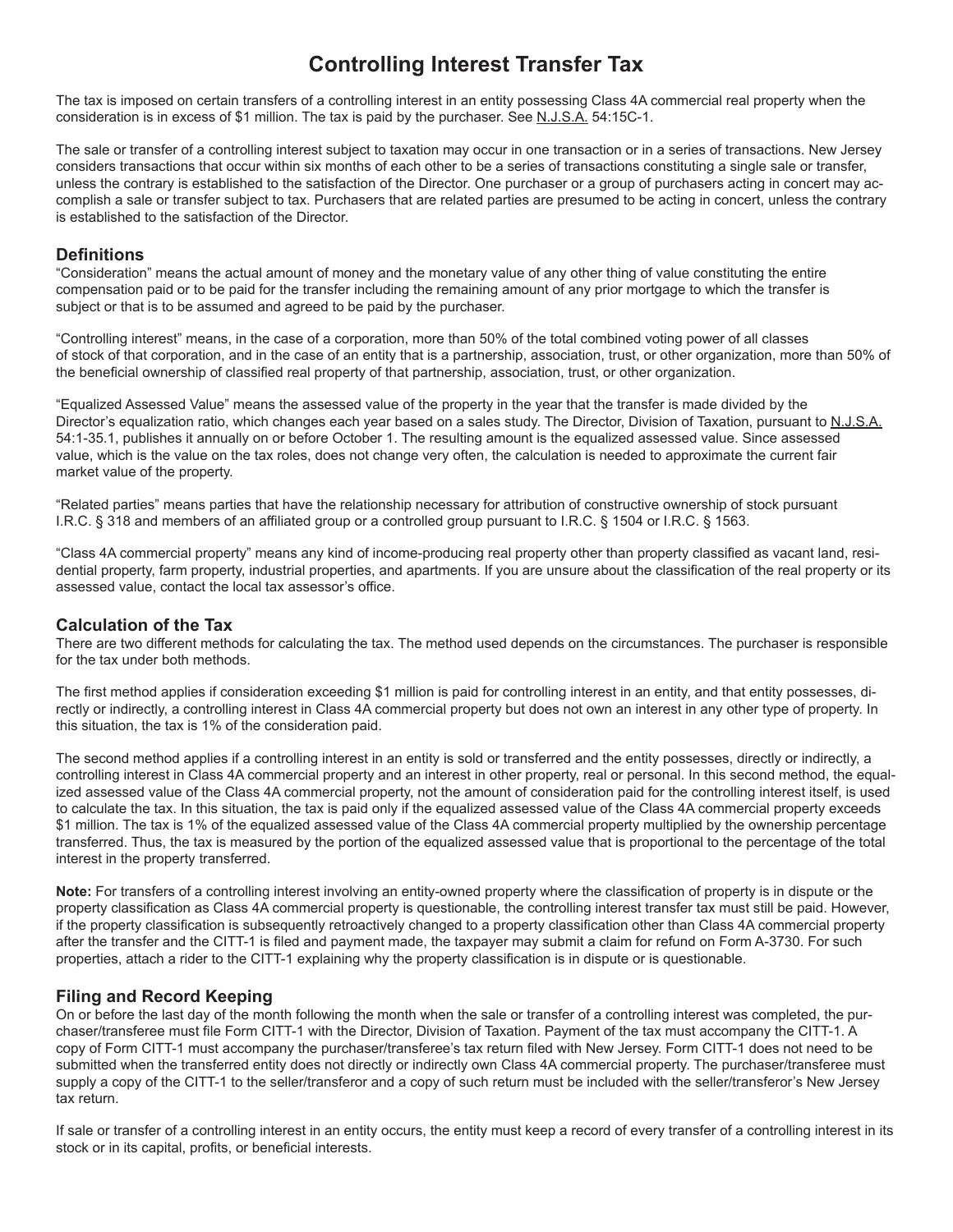When an exemption box is checked on Form CITT-1, Part 7 or Part 8, you must still complete Part 7 or Part 8 as though the tax was due. The exemption form CITT-1E has been replaced with Part 4, Exemption Claim Information, on the CITT-1 return.

The State Uniform Tax Procedure Law governs the administration of the Controlling Interest Transfer Tax.

**Riders.** When attaching a rider for the applicable line, spreadsheets or narratives (depending on the purpose of the line), are acceptable formats with the corresponding part, line, and columns (if applicable) clearly labeled.

# **CITT-1 Instructions**

### **Part 1**

Enter the requested information for the transferor (seller).

#### **Part 2**

Enter the requested information for the transferee (purchaser).

#### **Part 3**

Enter the requested information for the entity in which the controlling interest was transferred. If the answer to question 9 and/or 10 is yes, attach a rider.

#### **Part 4**

Certain transactions are exempt from the Controlling Interest Transfer Tax. See N.J.S.A. 54:15C-1(c). Enter the exemption(s) the buyer is claiming and provide an explanation. If claiming multiple exemptions, or if you need more space, attach a rider.

Exemptions include the following sales or transfers:

- By or to the United States of America, the State of New Jersey, or any instrumentality, agency or subdivision thereof;
- To a purchaser that is recognized as qualified under IRC 501(c)(3);
- Having the characteristics listed in N.J.S.A. 46:15-10, which concerns deeds excluded from additional recording fee;
- That is subject to the fee imposed by N.J.S.A. 46:15-7.2 concerning the fee for the transfer of real property **Note:** Such properties subject to the buyer fee for a deed transfer include class 2 "residential"; class 3A "farm property (regular)" but only if the property includes a building or structure intended or suited for residential use, and any other real property, regardless of class, that is effectively transferred to the same grantee in conjunction with the class 3A property; a cooperative unit as defined in N.J.S.A. 46:8D-3; or class 4A commercial property;
- Incidental to a corporate merger or acquisition in which the equalized assessed value of the real property is less than 20% of the total value of all assets exchanged in the merger or acquisition. This exemption applies where the equalized assessed value of the Class 4A commercial property in New Jersey is less than 20% of the total value in the transfer;
- For transfers entered into on and after January 1, 2021, if it is an intercompany transfer between combined group members as part of the unitary business, as those terms are used in section 4 of P.L.1945, c.162 (C.54:10A-4). See N.J.S.A. 54:10A-4(z); N.J.S.A. 54:10A-4(gg); and TB-93 for more information.

#### **Part 5**

Complete this portion only if the Class 4A commercial property is indirectly owned by the entity being transferred. List the name, business address, and Social Security number or federal employee ID number of all direct owners of New Jersey real property indirectly owned by the entity in which a controlling interest was transferred. If more space is needed, attach a rider.

#### **Part 6**

List all transactions in which either the transferor or transferee has participated within the past 6 months. Include the name, business address, and Social Security number or federal employee ID number of all parties. If more space is needed, attach a rider.

#### **Part 7**

Enter the requested information if the entity in which a controlling interest is being transferred owns NJ Class 4A commercial property, either directly or indirectly, but does not own an interest in other type of property.

Check the box if the transaction is exempt (see instructions for Part 4). Also enter the county/municipality code. Enter the code for the municipality where the taxes are paid.

Enter the consideration in column A. Multiply column A by the tax rate in column B and enter the result in the tax column. Enter the total of the tax column on line 4 and on Part 9, line 1.

#### **Part 8**

Enter the requested information if the entity in which a controlling interest is being transferred owns NJ Class 4A commercial property, either directly or indirectly, and also owns an interest in another type of property.